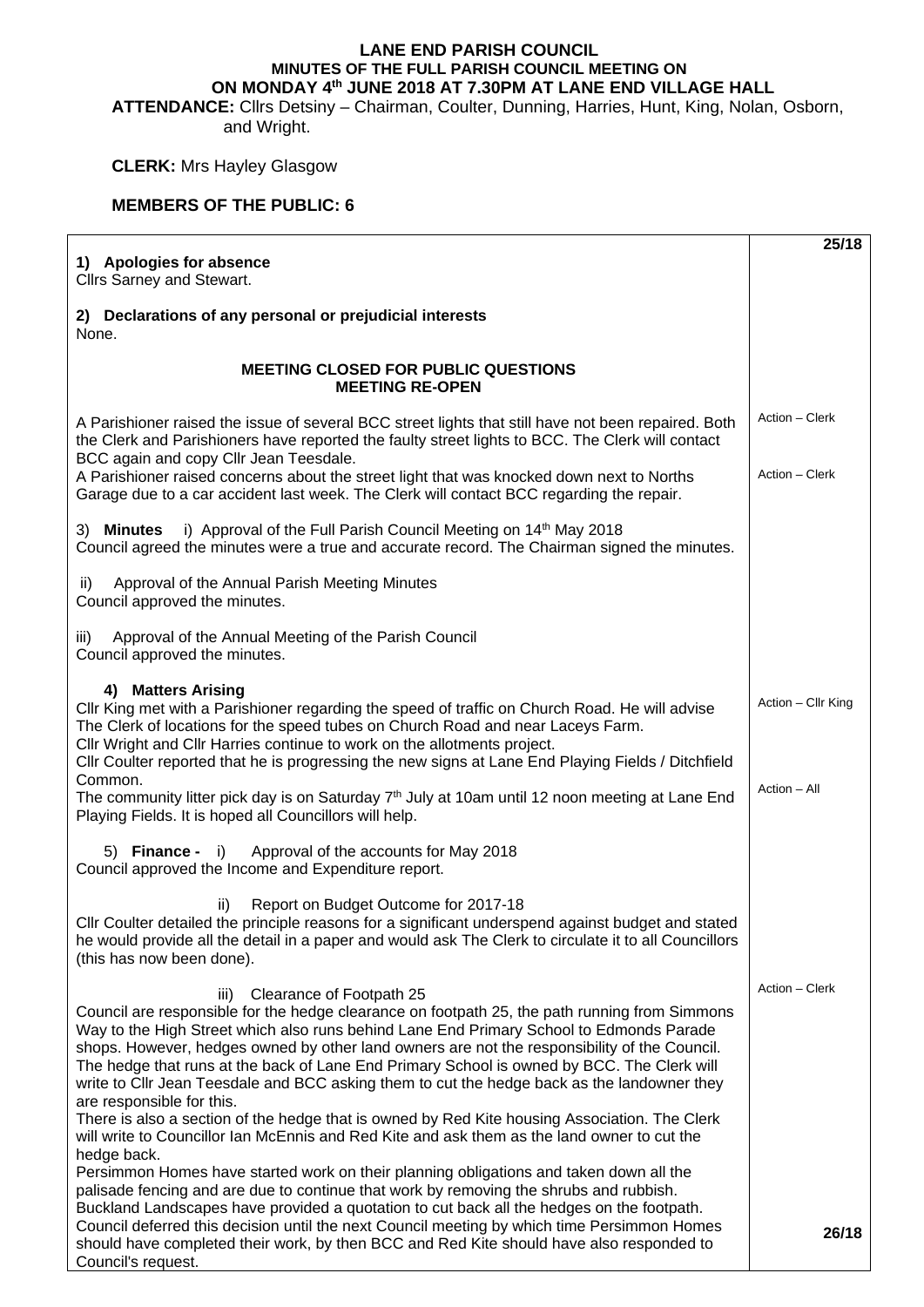| Ridgeway Woodlands provided a quotation to make safe a tree on Moorend Common of<br>£220.00. The Parish Council agreed the quote.                                                                                                                                                                                                                              | <b>Action - Clerk</b>                                                                                                                                                                                                                                                                                                                                                                                                                                                                                                                                                                                                                                                                                                                                                                                                                                                                 |                       |  |
|----------------------------------------------------------------------------------------------------------------------------------------------------------------------------------------------------------------------------------------------------------------------------------------------------------------------------------------------------------------|---------------------------------------------------------------------------------------------------------------------------------------------------------------------------------------------------------------------------------------------------------------------------------------------------------------------------------------------------------------------------------------------------------------------------------------------------------------------------------------------------------------------------------------------------------------------------------------------------------------------------------------------------------------------------------------------------------------------------------------------------------------------------------------------------------------------------------------------------------------------------------------|-----------------------|--|
| 6) Planting of trees - Persimmon Development<br>WDC stated that there would be significant limitations to planting the trees/shrubs in tubs as<br>suggested by The Parish Council and therefore this would not be an option.<br>The Parish Council agreed to ask for a contribution for the works we are going to do on the<br>village pond as an alternative. |                                                                                                                                                                                                                                                                                                                                                                                                                                                                                                                                                                                                                                                                                                                                                                                                                                                                                       |                       |  |
|                                                                                                                                                                                                                                                                                                                                                                | 7) To note the updated asset register<br>Council noted the report.                                                                                                                                                                                                                                                                                                                                                                                                                                                                                                                                                                                                                                                                                                                                                                                                                    |                       |  |
| Harries.                                                                                                                                                                                                                                                                                                                                                       | 8) Lane End Playing Fields- General update<br>Cllr Harries reported that the plans for the car park lighting are on-going.<br>There was an end of season event held a couple of weeks ago and future events are planned.<br>There has been a productive LESA committee meeting attended by Councillors Coulter and<br>The clubhouse is currently a private members club. Parishioners and some Council members                                                                                                                                                                                                                                                                                                                                                                                                                                                                        |                       |  |
|                                                                                                                                                                                                                                                                                                                                                                | took the view that the licence should to be changed to be open for use by all of the village.                                                                                                                                                                                                                                                                                                                                                                                                                                                                                                                                                                                                                                                                                                                                                                                         |                       |  |
|                                                                                                                                                                                                                                                                                                                                                                | 9) To note the advice from BMKALC regarding the DPO<br>NALC's Legal Briefing L06-18 set out guidance on the Government's late stage proposed<br>amendment to the Data Protection Bill in respect of amending the definition of a "public authority"<br>for the purposes of the General Data Protection Regulation by seeking to exclude parish<br>meetings, parish councils, from the definition.<br>The briefing confirms that the Data Protection Act 2018, which came into force 25 May 2018,<br>contains this amendment. As per L06-18 this means that in England, parish meetings and parish<br>councils, do not have a duty to appoint a Data Protection Officer. It also means, as discussed in<br>L06-18, that parish meetings, parish councils, may process personal data by relying on the<br>"legitimate interests" condition in addition to the five existing conditions. |                       |  |
|                                                                                                                                                                                                                                                                                                                                                                |                                                                                                                                                                                                                                                                                                                                                                                                                                                                                                                                                                                                                                                                                                                                                                                                                                                                                       |                       |  |
| 10) Speed of traffic<br>Council noted that Cllr King will work on agreeing the locations of the speed tubes.<br>CIIr King agreed that by the September meeting he would issue a report and recommendation<br>regarding speeding in Lane End.                                                                                                                   |                                                                                                                                                                                                                                                                                                                                                                                                                                                                                                                                                                                                                                                                                                                                                                                                                                                                                       |                       |  |
|                                                                                                                                                                                                                                                                                                                                                                | Clerk to order '30 for a reason signs' and put on lampposts. Clerk to ask permission from BCC to<br>attach the signs to their lampposts.                                                                                                                                                                                                                                                                                                                                                                                                                                                                                                                                                                                                                                                                                                                                              | <b>Action - Clerk</b> |  |
|                                                                                                                                                                                                                                                                                                                                                                | 11) Clerk's report                                                                                                                                                                                                                                                                                                                                                                                                                                                                                                                                                                                                                                                                                                                                                                                                                                                                    |                       |  |
| ı.                                                                                                                                                                                                                                                                                                                                                             | Planning application comments submitted.                                                                                                                                                                                                                                                                                                                                                                                                                                                                                                                                                                                                                                                                                                                                                                                                                                              |                       |  |
| ii.                                                                                                                                                                                                                                                                                                                                                            | AED inspections carried out and on-line forms submitted.                                                                                                                                                                                                                                                                                                                                                                                                                                                                                                                                                                                                                                                                                                                                                                                                                              |                       |  |
| iii.<br>iv.                                                                                                                                                                                                                                                                                                                                                    | I have sent out all the allotment privacy statements and consent forms for GDPR.<br>I have sent out emails to all the contacts re Clarion and consent under GDPR.                                                                                                                                                                                                                                                                                                                                                                                                                                                                                                                                                                                                                                                                                                                     |                       |  |
| v.                                                                                                                                                                                                                                                                                                                                                             | I have asked Mike Henson to update Council's contact form on the website to<br>comply with GDPR.                                                                                                                                                                                                                                                                                                                                                                                                                                                                                                                                                                                                                                                                                                                                                                                      |                       |  |
| vi.                                                                                                                                                                                                                                                                                                                                                            | I have been working through the NALC / SLCC checklists re GDPR.                                                                                                                                                                                                                                                                                                                                                                                                                                                                                                                                                                                                                                                                                                                                                                                                                       |                       |  |
| vii.<br>viii.                                                                                                                                                                                                                                                                                                                                                  | I have asked Pete Whipp to look at a possible dead tree on Moorend Common.<br>I have the litter pickers ready for the litter pick on Saturday 7 <sup>th</sup> July, 10am until 12                                                                                                                                                                                                                                                                                                                                                                                                                                                                                                                                                                                                                                                                                                     |                       |  |
|                                                                                                                                                                                                                                                                                                                                                                | noon starting at Lane End Playing Fields. I will store the litter pickers at the<br>clubhouse.                                                                                                                                                                                                                                                                                                                                                                                                                                                                                                                                                                                                                                                                                                                                                                                        |                       |  |
| ix.                                                                                                                                                                                                                                                                                                                                                            | WDC has asked if Council would like an annual safety inspection of the MUGA.I<br>have asked for prices but as we are doing weekly inspections Council may not think<br>its necessary.                                                                                                                                                                                                                                                                                                                                                                                                                                                                                                                                                                                                                                                                                                 |                       |  |
| х.                                                                                                                                                                                                                                                                                                                                                             | I received a complaint from a resident of Wheeler End Common that the person<br>mowing the grass had mowed a path through the bluebells. I have referred them to<br>WDC. They were concerned that the PC did not manage the grass cutting.                                                                                                                                                                                                                                                                                                                                                                                                                                                                                                                                                                                                                                            |                       |  |
| xi.                                                                                                                                                                                                                                                                                                                                                            | I have submitted the audit paperwork to the external auditor. I amended the assets<br>register - removed the basketball ring and added the AED units. I also asked the<br>accountant to re-code playground equipment into playing fields, this was an error<br>made by Fish but was quickly resolved.                                                                                                                                                                                                                                                                                                                                                                                                                                                                                                                                                                                 |                       |  |
| xii.                                                                                                                                                                                                                                                                                                                                                           | I have requested that Bucklands cut Ditchfield Common before the village fete.                                                                                                                                                                                                                                                                                                                                                                                                                                                                                                                                                                                                                                                                                                                                                                                                        |                       |  |
| xiii.                                                                                                                                                                                                                                                                                                                                                          | Re the easement at Forge Cottage, the owner has asked if Council can put this on<br>hold for the moment.                                                                                                                                                                                                                                                                                                                                                                                                                                                                                                                                                                                                                                                                                                                                                                              |                       |  |
| xiv.                                                                                                                                                                                                                                                                                                                                                           | If Councillors haven't already done so please can you submit the e-mail waiver and                                                                                                                                                                                                                                                                                                                                                                                                                                                                                                                                                                                                                                                                                                                                                                                                    |                       |  |
|                                                                                                                                                                                                                                                                                                                                                                | awareness checklist for GDPR. I will bring spare copies to the meeting.                                                                                                                                                                                                                                                                                                                                                                                                                                                                                                                                                                                                                                                                                                                                                                                                               |                       |  |
| XV.                                                                                                                                                                                                                                                                                                                                                            | Planning reference - 18/05920/OUT   Outline application (including details of access)<br>for the erection of 2 x detached dwellings   Land Between Clinkard Place and                                                                                                                                                                                                                                                                                                                                                                                                                                                                                                                                                                                                                                                                                                                 | 27/18                 |  |

Stables, Church Road, Lane End, Buckinghamshire. WDC confirmed that the site